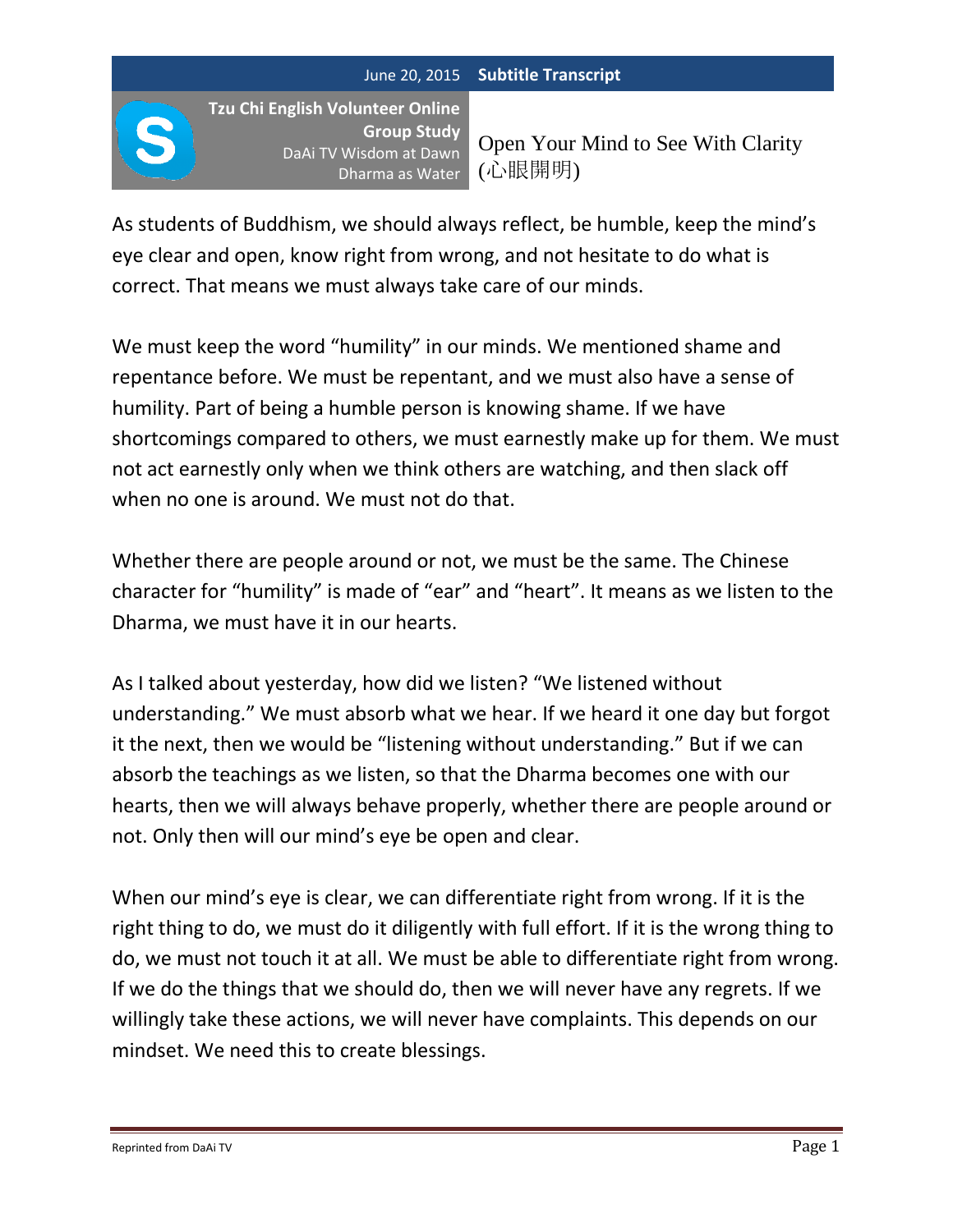**Tzu Chi English Volunteer Online Group Study** DaAi TV Wisdom at Dawn Dharma as Water

Open Your Mind to See With Clarity (心眼開明)

**A Buddhist practitioner should always reflect and be humble. With the mind's eye clear and open, one can differentiate right from wrong and thus proceed diligently on the correct path**.

I saw an old woman who used to be a commander. What a glamorous life she led in mainland China when she was young! She graduated from Tsinghua University in Beijing, and then joined the military, rising to the rank of commander. Mr. Chiang Kai-shek presided over her wedding.

After coming to Taiwan, due to the impermanence of life, many things changed beyond her control. She grew older, and when she was middle-aged, her husband passed away. At 80 years old, she was still mentally very feisty, but physically she could not manage. Her whole house was full of garbage. She was sick and old, and her house looked like a garbage dump.

Without beings asked, Tzu Chi volunteers expressed their concern for her and talked to her. They wanted to clean up the house for her. It took them almost a month to gain her trust. One day, they came up with a smart idea and said, "Madam commander, President Chiang is coming to see you tomorrow. He dispatched us to clean up your house." When she heard that, this grandmother even gave them an army salute. "Since the President is coming, it is good that you all come to help me clean."

Only then did she let people clean her house. They cleaned out four truckloads of waste and tidied up the whole house. Unusable items were disposed of, and recyclable items were put back to use. Now the house looked more like a home. Her adopted child would not listen to her and left her with a great-granddaughter who is nearly 10 years old, but had never gone to school.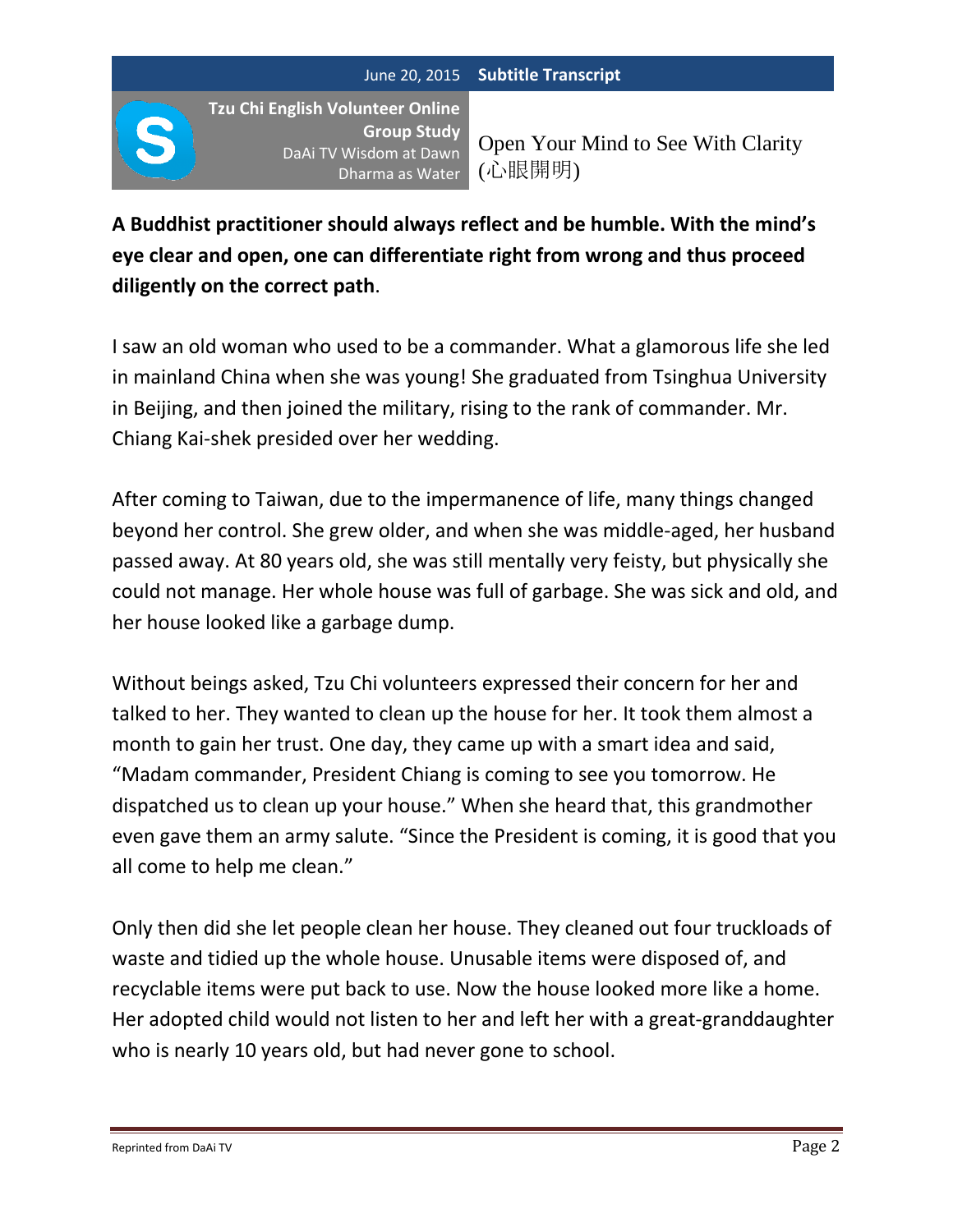**Tzu Chi English Volunteer Online Group Study** DaAi TV Wisdom at Dawn Dharma as Water

Open Your Mind to See With Clarity (心眼開明)

Tzu Chi volunteers came up with a plan. Working with education affiliates, they arranged for her to sit in on classes to see if she could keep up. Then they filed her household registration and enrolled her in school. We took care of this old lady every day. As for the little girl, volunteers took turns to take her to school, and to teachers tutored her after her classes.

Don't actions like these help others and create blessings for society? By helping her out, everyone was happy. Everybody volunteered without being asked, and gave without expecting anything in return. From this ex-commander grandmother, what did we want in return? We only wanted her to live a peaceful life and to see her smile. We wanted to see the young girl get an education and become knowledgeable.

In learning Buddhism we want to learn the Four Immeasurable. "Great Kindness without regret, Great Compassion without complaint, Great Joy without sorrow and Equanimity in Giving without expectations." This is the spirit of Tzu Chi volunteers. So we must always maintain a sense of shame and humility in our minds.

That is why the Repentance Text contains a passage about shame. "The Eyes of Dharma are all seeing." The passage says, "**All the Buddhas, Bodhisattvas and deities, are watching me with their pure divine eyes, witnessing all the evils that I have committed**."

Think about this. In our daily living, even if we do not have a sense of shame and commit transgressions without beings seen we should believe that all around us, hidden in the great void, the eyes of Buddhas and Bodhisattvas are watching. We must realize that no matter where we go, Buddhas' and Bodhisattvas' eyes are following us. It is not only the Buddhas and Bodhisattvas, but also all the deities.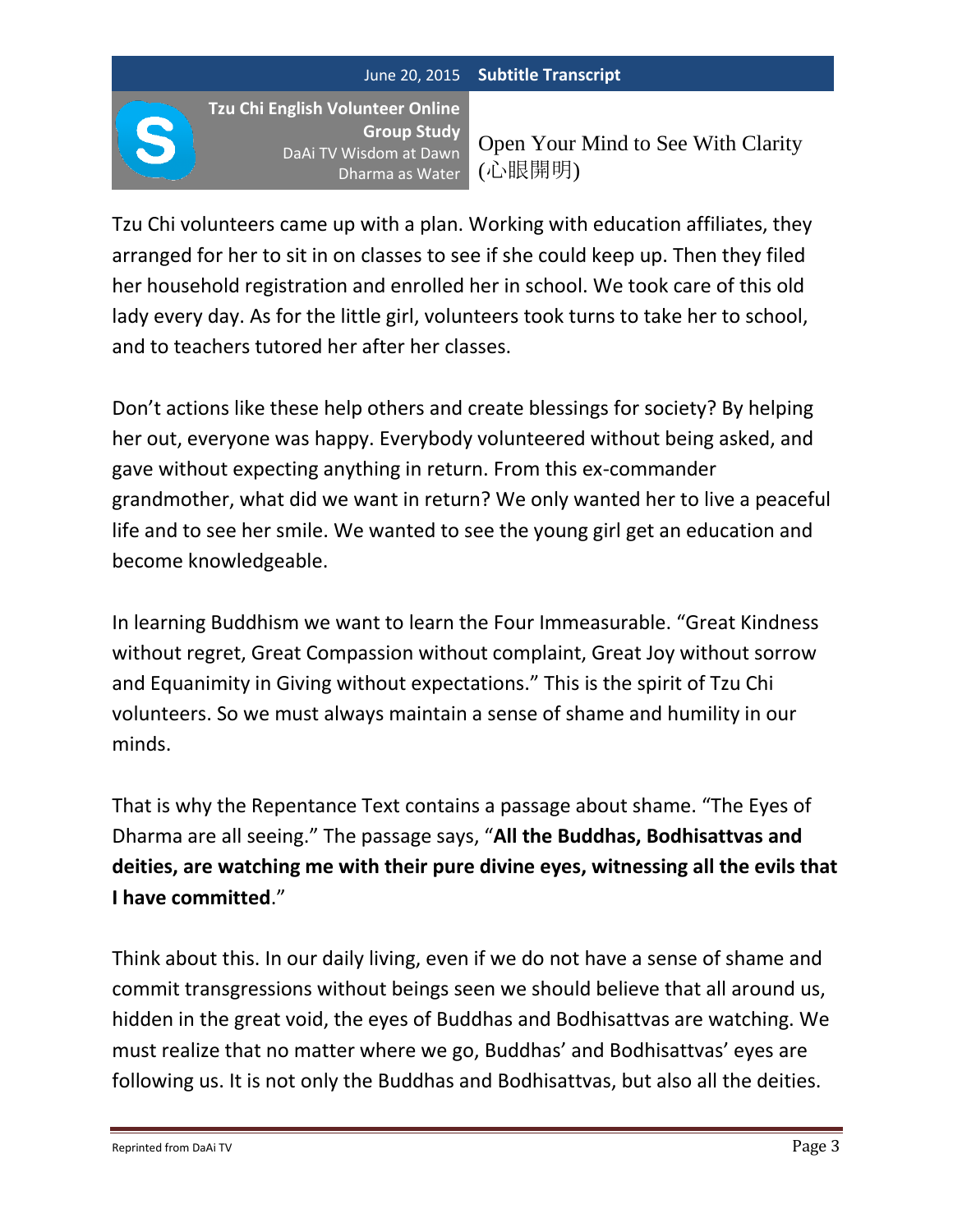**Tzu Chi English Volunteer Online Group Study** DaAi TV Wisdom at Dawn Dharma as Water

Open Your Mind to See With Clarity (心眼開明)

Their eyes have "gained purity by abstaining from desire." Whether it is the Buddhas and Bodhisattvas or the deities, their eyes are very sharp, not like the eyes of ordinary people, obscured by a haze of confusion. That is like having cataracts in our eyes. We cannot see things clearly. The good appears as bad, and the bad as good.

That is how our mind's eye is blinded. That is why our sight is tainted with selfishness and evil. Deities, however, have already gained purity from "the absence of desire." There is no desire in their heart. It is already pure. The haze of confusion has long age evaporated. Their mind is without ignorance. "Divine eyes can see through all transgressions." This must be very clear to us. The saying "Heaven sees the actions of all humans" means the same thing. The deities of heaven see things clearly with their divine vision. They are watching our actions. Whether overt or covert, our actions are very clear to the deities. All our transgressions are being clearly recorded. That is why there is the ancient saying, "**Human whispers are as loud as thunder in heaven. The ills committed in dark rooms, are as clear in the spirits' eyes as if lit up by lightning."**

When we whisper malicious words, all the heavenly beings and deities can hear our whispers as loud as thunder. Do not think that because you quietly whisper, then only one person can hear you "How could other people know?" We should not think like that. It is natural human behavior that when you say something to one person, he or she will quickly pass it on. Ordinary people are ignorant . Besides, the divine eyes of Heaven see clearly, and the minds of Buddhas and Bodhisattvas are pure. The eyes and ears of Buddhas and Bodhisattvas can clearly see and hear ordinary people's minds. Even what we only think to ourselves can be heard by all Buddhas and all the deities in heaven. The Buddha taught us the truth. We must know that our secret thought, whether we say them quietly or just keep them to ourselves, create karma as soon as they arise. The smallest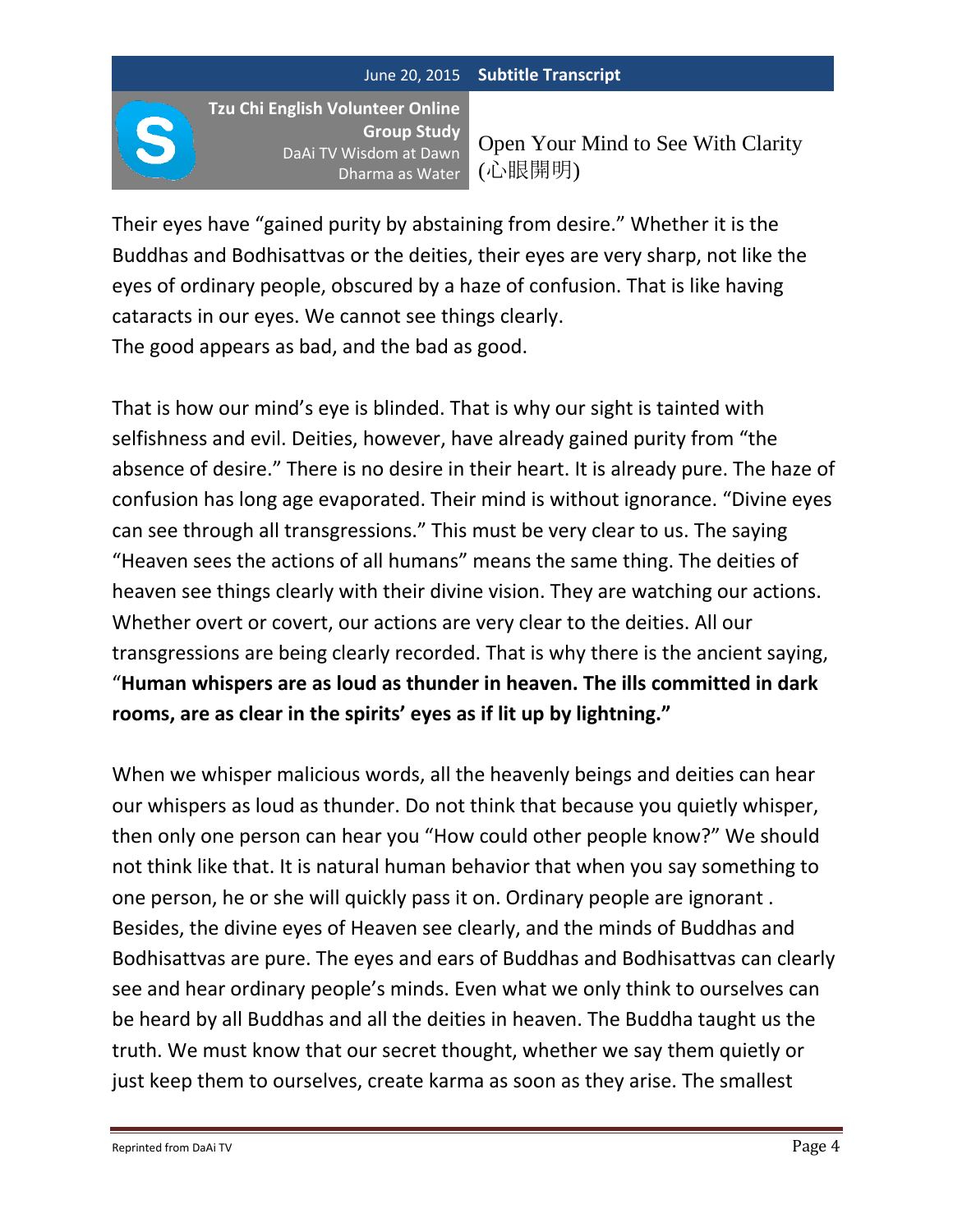**Tzu Chi English Volunteer Online Group Study** DaAi TV Wisdom at Dawn Dharma as Water

Open Your Mind to See With Clarity (心眼開明)

actions and words can create transgressions. As ordinary people, our thoughts and actions are known to all Buddhas and deities in heaven.

We must not think that there is nothing to fear. Ordinary people that have no fear are just like children who do not understand. No matter what you tell them, they are not afraid. No matter what you tell a naughty child, he is not afraid. We must not say that we are not afraid. We clearly witness karmic causes and effects, so we cannot be fearless. We must have fear "**Spirits in the dark and in the light record our wrongdoings and blessings with extreme accuracy**."

When we are doing wrong or cultivating blessings, whether in the dark or in the light, in secret or openly, it is all recorded because there are spirits in the dark and in the light. Do not assume there are no spirits in the daytime. There are! Didn't I tell you a few days ago that evil spirits and Dharma protectors surround us all the time? and deities surround us all the time? I vividly remember this passage from when I expounded the Earth Treasury Sutra. I had already explained it then. It says that spirits in the dark or light record our wrongdoings or blessings with accuracy.

We often say that "with such causes and such conditions, there are such results and retributions." This means that we reap what we sow. We pay for transgressions we commit, and we enjoy the blessings that we cultivate. We should always remember that even when we are in the dark, spirits and devils are recording our behavior, in detail, with no mistakes. We should all be mindful.

We should know that with our every thought and act we must always keep the word "humility" in mind. We must absorb the Dharma into our hearts. We must believe spirits hover above our heads. We must believe that deities, evil spirits and Dharma protectors surround us. So after we learn it, we must keep the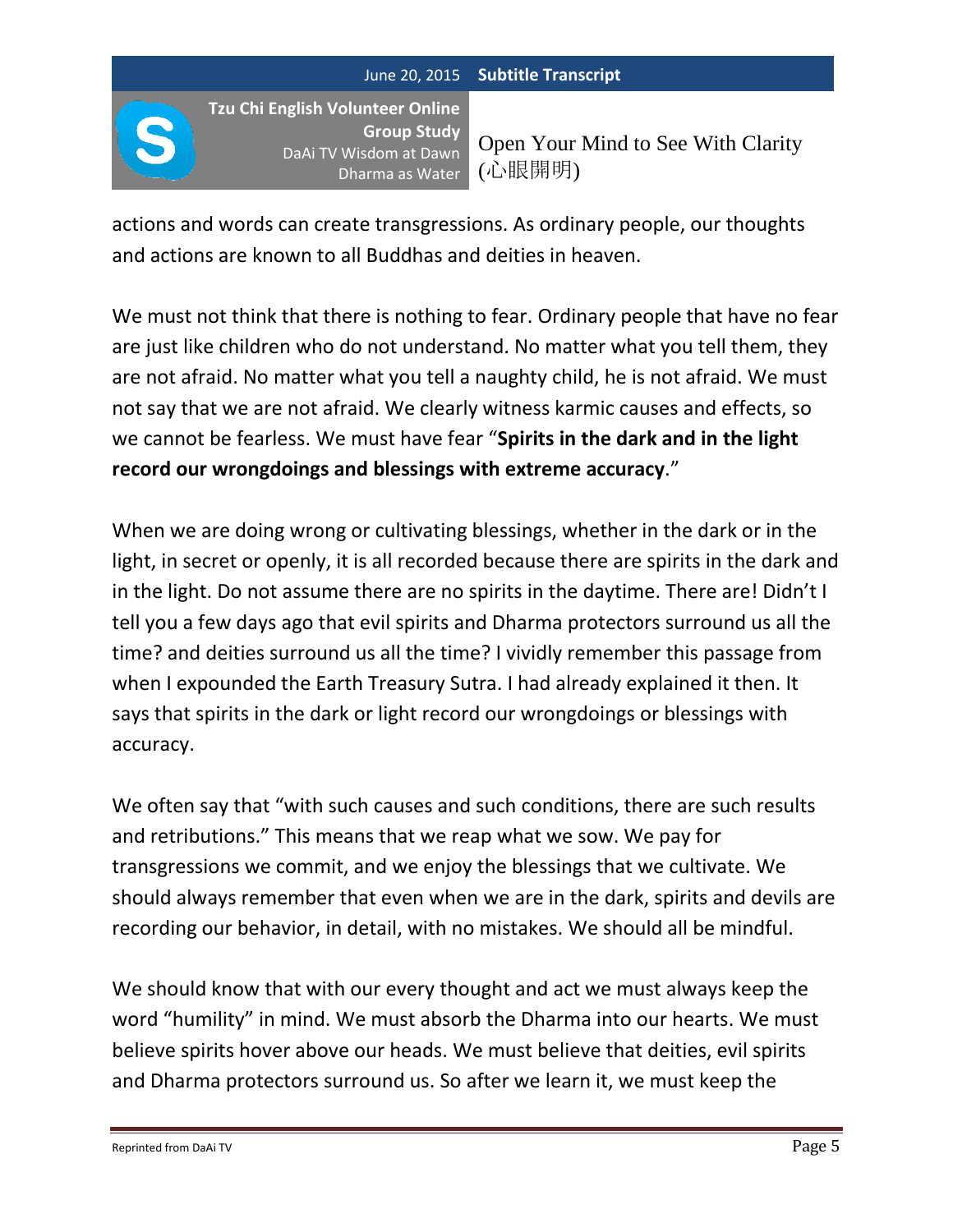**Tzu Chi English Volunteer Online Group Study** DaAi TV Wisdom at Dawn Dharma as Water

Open Your Mind to See With Clarity (心眼開明)

# Dharma in our hearts. "**When the lives those who have done evil end, they are carried off by ox-head guards to the Hall of Yama, King of Hell.**

Everything we have ever done is record in detail. When our lives end, the charges, whether transgressions or blessings are already recorded in King Yama's files. There is no way to dispute them. So we need to be aware of the mindset that we usually employ in our actions. Whether others know or not, we should ask our own hearts.

We should know that our hearts have all the knowledge we need; this is the same as our conscience. We should know our own conscience, if we have committed wrongs in the past, at the end of our lives we will see negative conditions. Those who committed serious crimes are very fearful then their lives end. And when they die, they have a horrible look on their faces. We know that when their soul part from their bodies, they are dragged away by King Yama's frightening ox-head guards. It is quite a fearful sight. So we often say that when someone passes away with a smile, we know that they died very peacefully. Even if they made some mistakes in their life, they must have already repented openly. Repentance brings purity. In addition, many people surround them and recite the Sutras on their behalf, that is why they appear so content and happy, leaving this world with a smile. We should know that having bad affinities with others during our lives will cause us unspeakable misery when we die.

There is a clear distinction between a life of transgressions and one of blessings. So always be mindful and remember "humility." We must keep a sense of humility in order to have a discerning mind. Only then can we clearly differentiate right from wrong. As long as we do what we are meant to do, we can cultivate blessings and benefit others every day. Our hearts will be free of worries. Our actions will rid us of worries and bring joy. In that way, we can willingly help